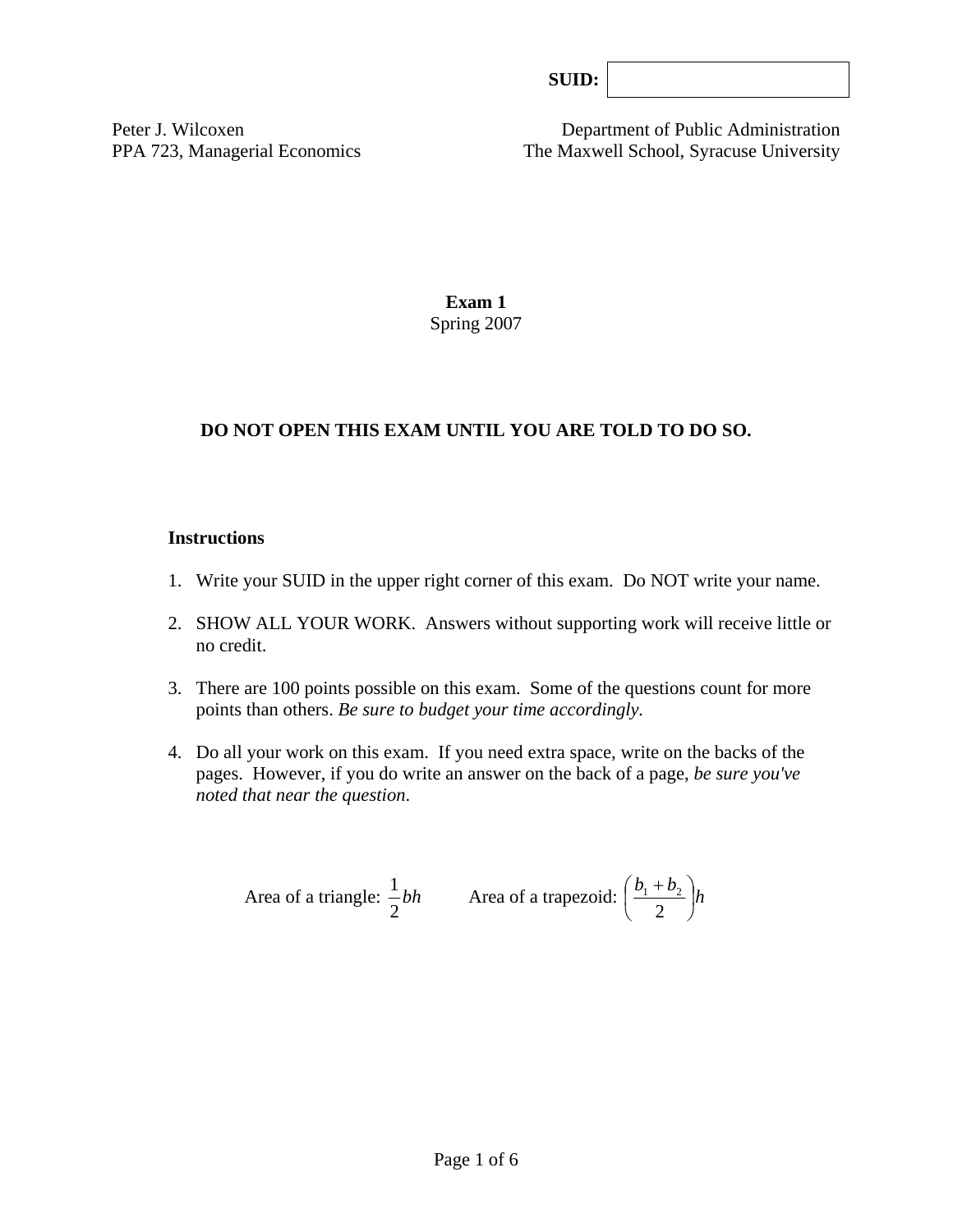## **Part 1 (35 points)**

Suppose a government agency is concerned about the effects of two products, G and B, on public health. Product G improves public health and the agency would like to encourage people to consume more of it. Product B reduces public health and the agency would like to discourage consumption of it. The agency is considering a cross-subsidy policy that would tax good B and subsidize good G.

The agency had the following data about conditions in the two markets (in the absence of the policy). The supply of G is perfectly elastic at a W2A of \$10, the quantity of G sold is 200, and the demand for G has an elasticity of -2.0. The supply of B is perfectly elastic at \$10 as well; the quantity of B sold is 150, and the demand elasticity of B is -1.0.

 (a) *20 points*. The agency wants to increase consumption of G from 200 to 240 by imposing a \$2 tax on B and using the revenue to subsidize G. However, it wants to be sure that it won't end up running a deficit. Please calculate the total expenditure on the subsidy and the total revenue raised by the tax. Will the cross-subsidy work (that is, will the policy achieve the goal without running a surplus or deficit?)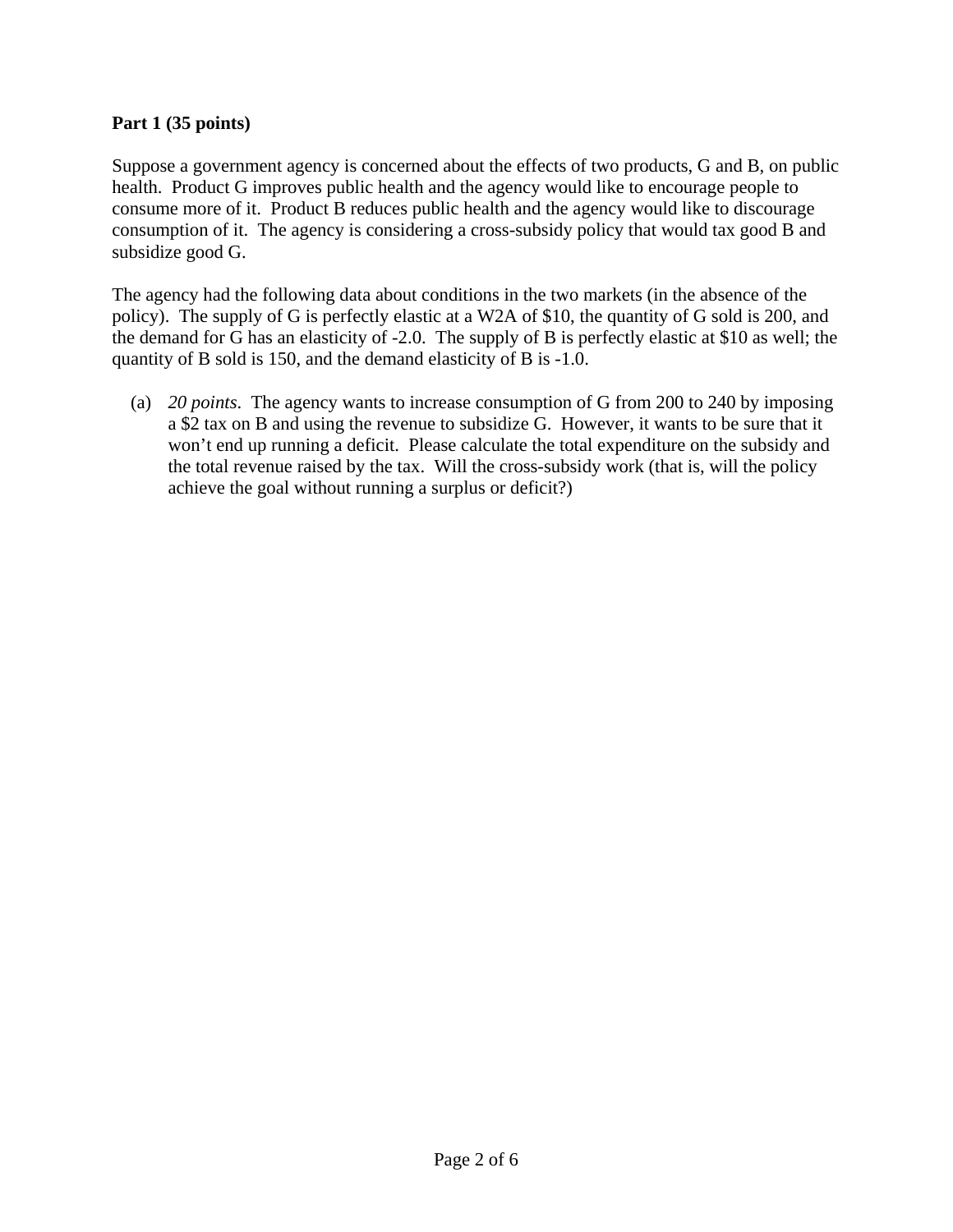# **Part 1, continued.**

 (b) *15 points.* Calculate the change in CS in each market as a result of the policy, and the total amount of DWL.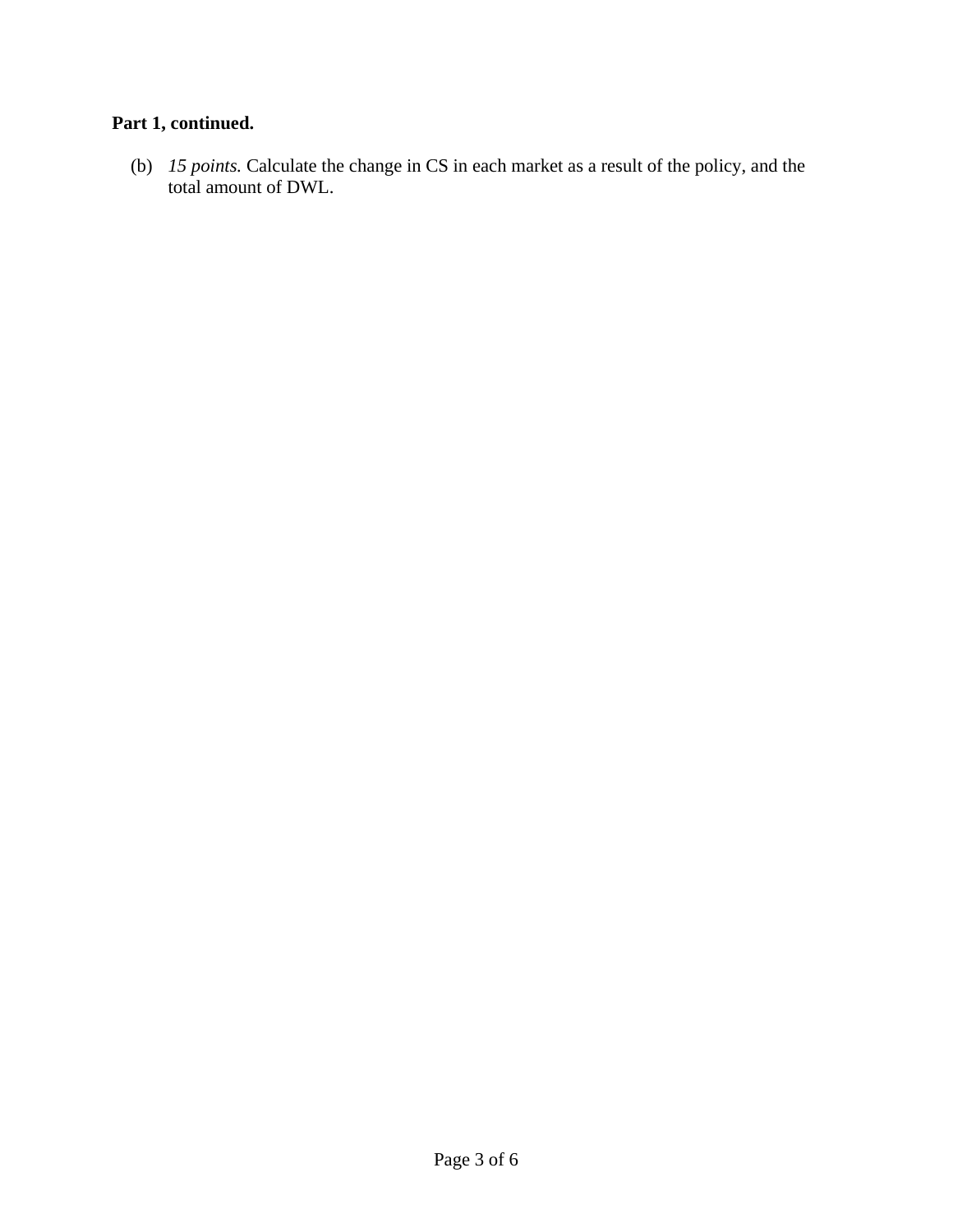### **Part 2 (40 points)**

Suppose there are two types of buyers, A and B, for a particular good. There are 10 type-A buyers and 20 type-B buyers, and the W2P for an individual buyer of each type is shown below. Also shown is the W2A curve for suppliers of the good as a group (i.e., the market supply curve).

| Type A individual: | $W2P_{4} = 500 - Q_{4}$         |
|--------------------|---------------------------------|
| Type B individual: | $W2P_{R} = 500 - 5 \cdot Q_{R}$ |
| Market supply:     | $W2A = (1/6)*Q$                 |

(a) *25 points.* Find an equation for the market demand curve and then use it to calculate the market equilibrium. What will the price and quantity be?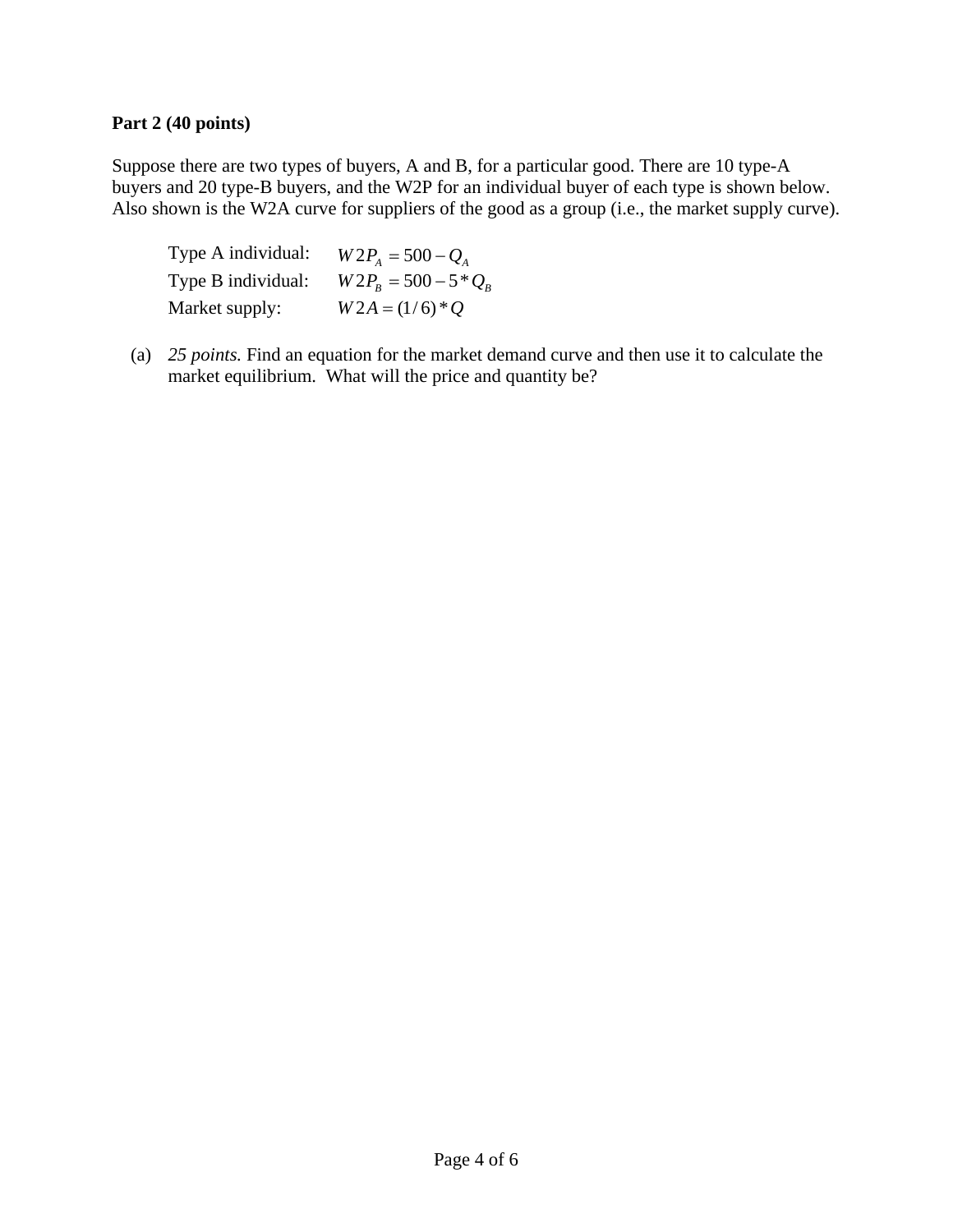# **Part 2, continued**

(b) *15 points.* Now suppose the government imposes a \$200 tax on the good, to be collected from the seller. What will the new equilibrium price and quantity be? *Note: you do not need to calculate all the changes in surplus – just solve for the new P and Q.*